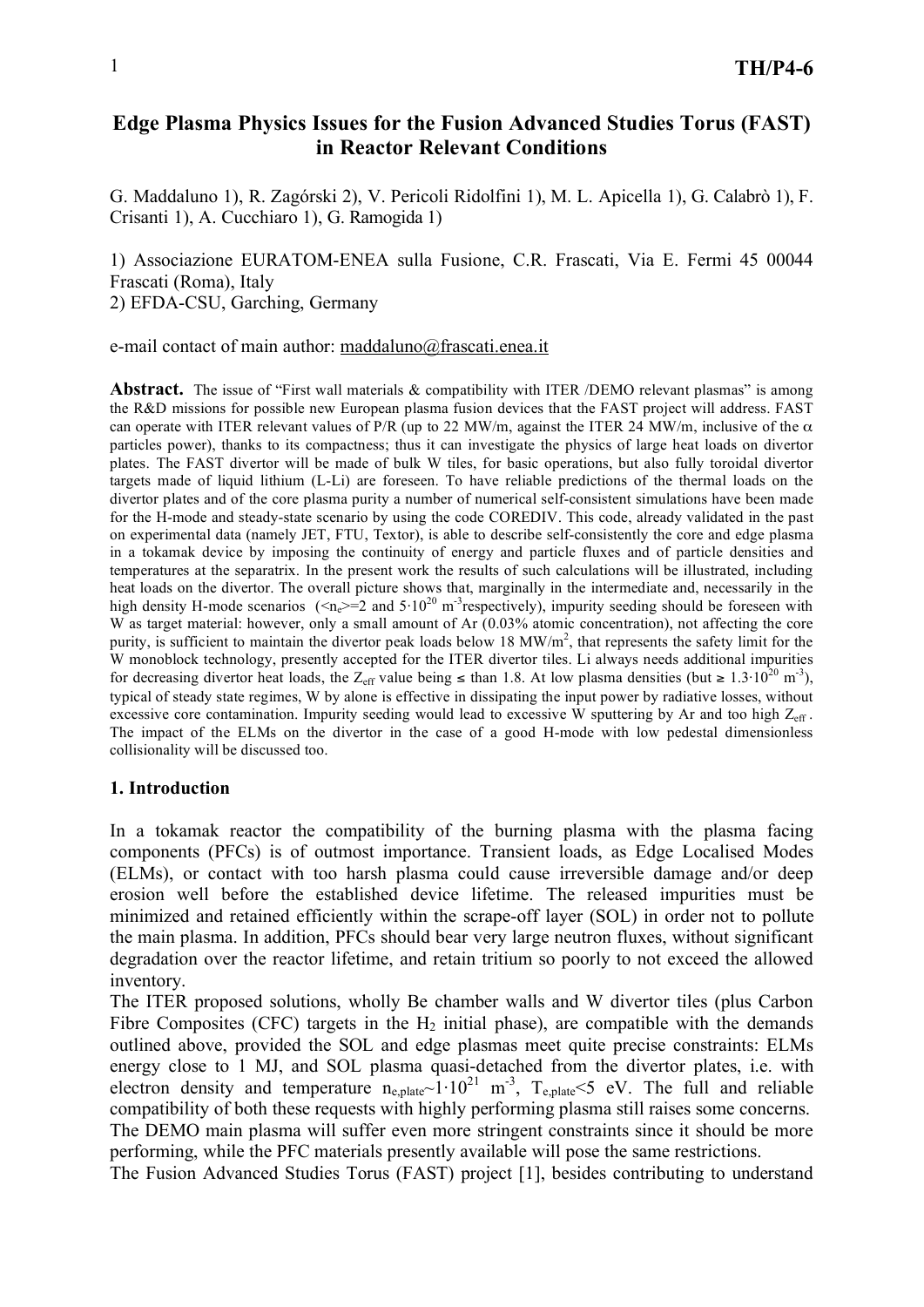the  $\alpha$  particle behaviours in burning plasmas by using fast ions and exploiting advanced tokamak (AT) regimes with long pulse duration, will test technical solutions for the first wall/divertor directly relevant for ITER and DEMO. FAST will have an additional power up to 40 MW and its figure of merit P/R (P=input power, R=major radius), which establishes the reactor relevance of an edge/SOL plasma, is  $\sim$ 22 MW/m ( $R_{FAST}=1.82$  m) against the ITER 24 MW/m, inclusive of the  $\alpha$  particles power. FAST will be a full W machine. The divertor will be made of bulk W tiles, for basic operations, but also fully toroidal divertor targets made of liquid lithium (L-Li) are foreseen. Viability tests of such a solution for DEMO divertor will be carried out as final step of an extended programme started on Frascati Tokamak Upgrade (FTU) tokamak by using a liquid lithium (L-Li) limiter [2]. If these tests will be positive, they would open the way to solve the problems of permanent damages, as cracks and erosion of divertor targets, due to the possibility of external refilling of L-Li.

The present work intends to illustrate the results of the modelling activity of the FAST SOL/edge plasma, including heat loads on the divertor. A forecast of the impact of the ELMs on divertor for a good H-mode scenario with low pedestal collisionality is also reported.

# **2. Computing Tools**

In order to predict the edge plasma parameters in the FAST device under different operating scenarios two different approaches have been used. First the general plasma performance in the FAST tokamak has been analyzed in the frame of a relatively simple self-consistent description of the core and edge plasma. Secondly, the simulations of the plasma parameters in the scrape-off layer and divertor region have been done with the help of a more sophisticated 2D multi-fluid model of the boundary plasma implemented in the COREDIV code [3, 4].

In the simple model the edge plasma density is prescribed at the stagnation point (upstream plasma density  $n<sub>sep</sub>$ ) and used as input parameter. The upstream temperature and the plate density and temperature are evaluated using the usual 2-point model [5].

 The COREDIV code treats the coupled SOL-bulk system by imposing the continuity of energy and particle fluxes and of particle densities and temperatures at the separatrix. The code solves self-consistently radial 1D energy and particle transport of plasma and impurities in the core region and 2D multi-fluid transport in the SOL. This requires that the core and edge part of COREDIV are iterated alternatively until steady state is achieved. Neoclassical transport is considered in the bulk, with a contribution from anomalous transport which is scaled to reproduce the experimental energy confinement scaling law  $(H98(y; 2))$ . It is assumed that all ions have the same temperature. The 2D multi-fluid model in the SOL and divertor region is based on Braginskij-like equations for the background plasma and rate equations for the ionization state of each impurity species. The impurities at the divertor targets, made either of W or Li, are produced only via sputtering  $+$  self-sputtering. Impurity seeding by either Ar or Ne is considered as an option to mitigate the thermal loads onto the divertor tiles by increasing the total radiation losses. The source (gas puff) of the injected impurities (Ar, Ne) is assumed to be located in the divertor. The intrinsic impurity release caused by impact of the seeded impurities on the plate is accounted for. The COREDIV code has been recently applied to simulate nitrogen and neon seeded JET discharges and good agreement with the experimental data has been found [6]. The divertor is assumed to be in the attached mode and the hydrogen recycling coefficient is an external parameter. The energy losses due to interactions with hydrogenic atoms (line radiation, ionization and charge exchange) are accounted for in the model.

A simple slab geometry (poloidal and radial directions) with classical parallel transport and anomalous radial transport is used for the SOL and the impurity fluxes and radiation losses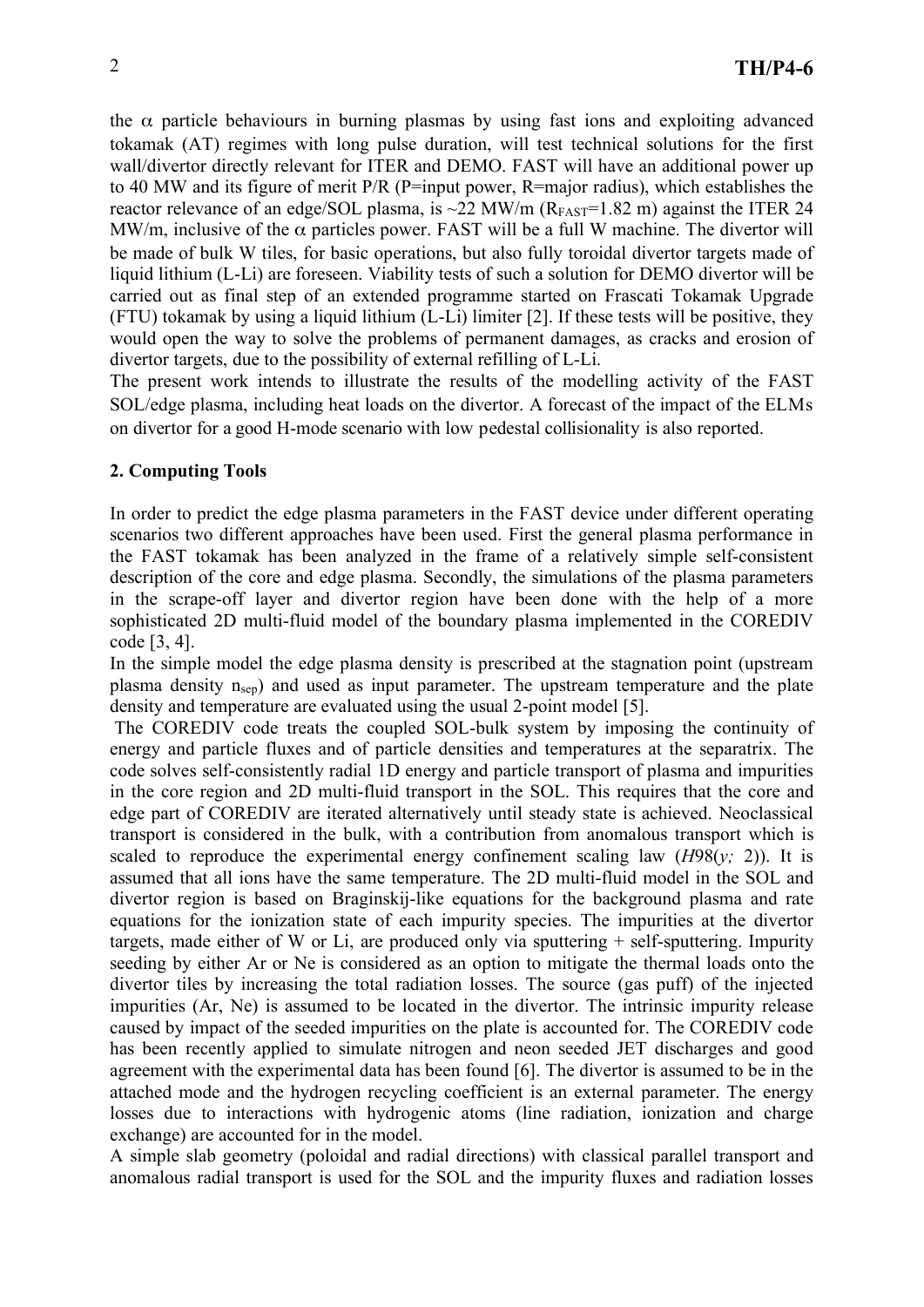caused by intrinsic and seeded impurity ions are calculated fully self consistently. The main limitations of our modelling refer to the lack of pedestals and to the absence of the impurity anomalous pinch. The presence of a temperature pedestal may lead to a broadening of the radiation zone inside the separatrix. The anomalous pinch velocity can affect significantly the high Z impurity density profile.

### **3. Divertor Heat Loads**

The divertor heat load is calculated by assuming attached plasma and a well closed geometric configuration. The latter assumption results in the benefit of flux expansion  $\Phi$  being reduced. The heat diffusion in the private region has been neglected. The ratio between the power flowing to the outer and the inner divertor is assumed  $= 2$ .

One of the key plasma parameters in defining the heat load is the power flux e-folding length at the outer midplane  $\lambda_p^{\text{omp}}$ , the heat flux profile at the target being usually mapped from the outer midplane by using  $\lambda_p^{\text{target}} = \lambda_p^{\text{omp}} \Phi$ , with  $\Phi$  evaluated by equilibrium reconstruction to be equal to 5. Many scaling laws for the divertor power deposition width can be found in literature, often differing largely from one another, especially in the dependence on the power to the divertor (both positive and negative dependences are reported) [7]. By assuming the separatrix ion collisionality  $v_{\text{isep}}^* = L \|\hat{\lambda}_{\text{ii}}\|$ , where  $L_{\parallel}$  is the connection length and  $\lambda_{\text{ii}}$  is the ionion collisional mean free path, as the governing parameter, we applied to FAST H-mode scenarios the following scaling, obtained for JET H-mode discharges by regression analysis on experimental power deposition profiles measured by the swept strike-point thermocouple technique (formula 1 of ref [8]):

$$
\lambda^{\text{TC}}_{q\text{ H-mode}} \propto A(Z)^{1.1} \text{ B}_{\varphi}^{\quad -0.9} q_{95}^{\quad 0.4} P_{t}^{\quad -0.5} n_{e,u}^{\quad 0.15} \tag{1}
$$

with A and Z the ion mass and charge, B  $_{\varphi}$  the toroidal field, q  $_{95}$  the safety factor, P<sub>t</sub> the outer target power and  $n_{e,\mu}$  the upstream density on the separatrix. This scaling is best reproduced by the collisionality modified ion orbit loss theory, which links the radial power flux to the classical ion orbit loss and takes into account collisions in the SOL. Following ref [8] we introduced in (1) the dependence on machine dimension and extrapolated the FAST  $\lambda_p^{\text{target}}$  from a low collisionality JET discharge. For both reference and extreme H-mode scenario [10], exhibiting  $v_{\text{isep}}^*$  ~1, we got a very short  $\lambda_p^{\text{target}}$ , of the order of  $1 \cdot 10^{-3}$  m. On the other hand the application at the FAST H-mode scenario of a multi-machine scaling [11] provides a value  $\lambda_p^{\text{target}} \sim 15 \cdot 10^{-3}$ m or  $\sim 6.5 \cdot 10^{-3}$  m depending on the scaling being calculated with the measured power flux to the outer divertor or with the total input power. These much longer  $\lambda_p^{\text{target}}$  values mainly result from their positive, instead of negative (like in (1)), dependence on power. In any case, the closed geometric configuration envisaged for the FAST divertor [10] is expected to result in the broadening of the heat flux profile at the target with respect to the one at the entrance of the divertor, because of the plasma-neutral interaction, larger than in a rather open divertor configuration, like the JET one. Following the above considerations and taking into account that the dependence on separatrix density used in (1) was inferred from experimental values well lower than the ones foreseen in FAST, a conservative  $\lambda_p^{\text{omp}} = 5$  mm was assumed for FAST H-mode scenarios. The average heat flux on the divertor has been calculated as qtarget  $[MW·m^{-2}] = f_{out}P_{div}cos\theta_p/(2\pi R_{out}\lambda_p^{target})$ , where  $f_{out}$  is the fraction of  $P_{div}$  flowing to the outer target (= 2/3),  $\theta_p$  is the tilt angle of the target in the poloidal cross section, assumed = 70° and  $R_{out} = 1.6$  m is the major radius of outer target. The resulting heat loads refer to non-shaped, toroidally flat, target tiles. Including tile shaping in the toroidal direction, for avoiding possible edge overheating, should reduce the effective divertor surface and therefore increase the heat load. The reduction of the effective surface depends mainly on the magnetic field line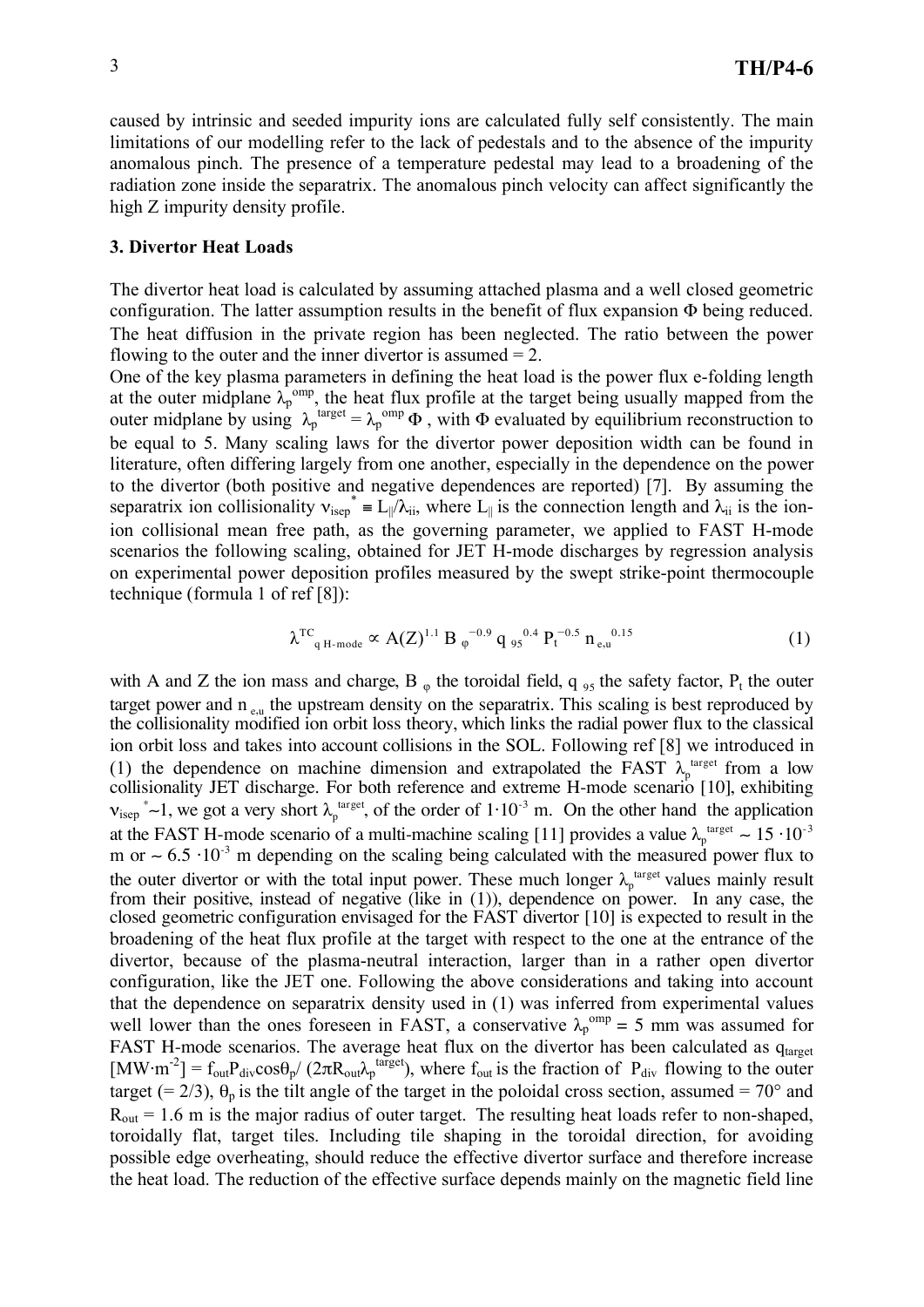inclination angle  $\theta_{\perp}$  and the smoothing angle, the latter in turn depending on the toroidal length of the tiles.

The divertor heat loads estimated with this modelling are to be compared with the safety limit of 18 MW·m<sup>-2</sup> tested for monoblock W tiles constructed according a recently developed technique [12], presently accepted for the ITER divertor tiles.

#### **4. Results and Discussion**

The FAST edge plasma has been modelled for the six reference scenarios, as defined in [1,10]. In this paper the results for the three most representative scenarios are reported. They are the reference H-mode, aimed to optimize performance, the extreme H-mode, aimed to test scenarios with Q=2.5 and the full Non Inductive Current Drive (NICD) regime. The values of plasma current, toroidal magnetic field, volume averaged density, peak electron temperature and additional power are reported in the first four rows of table I. Several numerical selfconsistent simulations have been made for these scenarios. First, the calculations have been carried out for a full W machine, then the option of injecting Ar and Ne to mitigate the thermal loads has been considered and finally the case, relevant for DEMO, with liquid lithium as divertor target has been analysed.

In order to sketch the general behaviour, a scan of  $n_{\text{e,sep}}$  for the three simulated scenarios, without impurity seeding, has been made with the simple self-consistent model, 0D in the core and two-points in the SOL. Results for radiative losses, given as the ratio  $f_{rad} = P_{rad}/P_{tot}$ , power to the divertor  $P_{div}$  (MW),  $Z_{eff}$  (average plasma ion charge) in the core and plasma temperature  $T_{\text{eplate}}$  at the plate are shown in fig. 1. The most probable value of  $n_{\text{e,sep}}$  for each scenario can be assumed to be about  $1/3$  of the volume averaged plasma density and is evidenced in the plots by an arrow. At the typical high  $n_{e,sep} \sim 1.7 \cdot 10^{20}$  m<sup>-3</sup> of the H-mode extreme scenario, frad is low, close to 20%. Even though W radiates efficiently, its production is negligible at the associated low SOL temperatures at the plate  $(T_{enlate} \sim 30 \text{ eV})$ , and moreover the SOL retention is quite effective. As a result almost all the input power goes to the SOL. In this case the coupling between core and edge plasma is almost negligible and the simple model is accurate enough. On the contrary, at the low  $n_{e,sep} \sim 0.3 \cdot 10^{20} \text{ m}^{-3}$ , typical of the full NICD scenario, the rate of W sputtering by the hot SOL plasma ( $T_{e,plate}$  100 eV), associated to low density, is high enough to affect the whole power balance. The tungsten radiation increases remarkably  $f_{rad}$  ( $>40\%$ ) and the power flowing to the divertor plate is accordingly reduced. This strong edge-core coupling, however, suggests that in this case the simple model may be quite inaccurate. At intermediate  $n_{e,sep} \sim 0.7 \cdot 10^{20}$  m<sup>-3</sup>, typical of the Hmode reference scenario, a significant fraction of the heating power is still delivered to the divertor plates, the plasma temperature at the plate  $(T_{e,plate} \sim 70 \text{ eV})$  being not high enough for a tungsten impurity production able to increase frad adequately.

Successively the COREDIV code was applied to the three chosen plasma scenarios for not seeded plasma with W divertor. In Table I the quantities  $n_{\text{e,sep}}$ ,  $f_{\text{rad}}$ ,  $P_{\text{div}}$ ,  $Z_{\text{eff}}$  and  $T_{\text{plate}}$  (the last being an average between plasma electron and ion temperature at the plate), as calculated by COREDIV code, are reported (in the same table cases with impurity seeding are shown too and they will be discussed later). In the last row the outer divertor heat load, as calculated according to the assumptions made in section 3, is reported too. The COREDIV results for the H-mode reference and extreme scenarios confirm the trend already observed with the simple model. In the H-mode extreme scenario the core  $Z_{\text{eff}}$  is close to 1 but the divertor heat load largely exceeds the safety limit. Also for H-mode reference scenario  $Z_{\text{eff}}$  remains very low and moreover the divertor heat load overcomes safety limit only marginally, suggesting that operation with full W machine and pure deuterium plasma could be possible even at the maximum foreseen input power. For full NICD scenario with  $\langle n_e \rangle \sim 1 \cdot 10^{20}$  m<sup>-3</sup> instead, the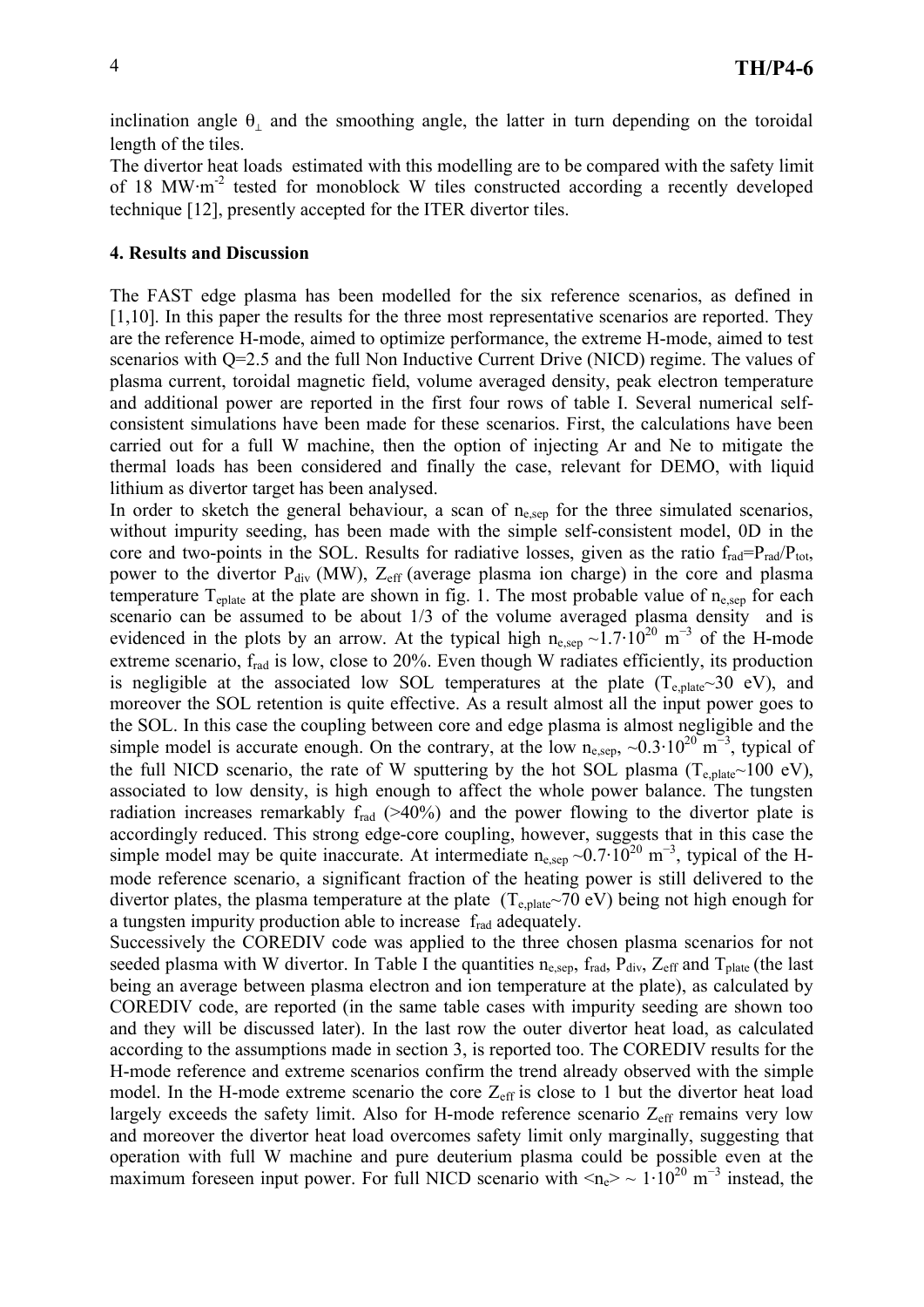W impurity contamination is rather large and the  $Z_{\text{eff}}$  is calculated to be 2.4, the divertor heat load not being a problem because of the large radiated fraction. In this case, increasing the density to 1.3.10<sup>20</sup> m<sup>-3</sup> is sufficient to attain the acceptable  $Z_{\text{eff}}$  and q<sub>target</sub> value of 1.7 and 11 MW·m<sup>-2</sup>, respectively (see Table I). Besides, the overall current drive efficiency is little affected, because the decrease due to the higher density and the increase due the lower  $Z_{\text{eff}}$ almost balance.



*FIG. 1. Radiated power fraction*  $f_{rad} = P_{rad}/P_{tot}$  *power to the divertor*  $P_{div}$  *(MW),*  $Z_{eff}$  *in the core and plasma temperature Tplate at the plate for H-mode reference(circles),extreme(squares) and full NICD (diamonds) scenario, without impurity seeding, calculated by simple model as a function of separatrix density ne,sep*

Because of the severe heat loads the divertor plate could suffer, especially in the H-mode extreme scenario at the largest foreseen input power, the injection by gas puff of additional impurity (Ar) was considered. In this case simulations were carried out with the COREDIV code only, the simple model being not reliable even for intermediate densities, because the tungsten sputtering by noble gases is not accounted for. In the case of high density H-mode extreme scenario it is relatively easy with additional impurity to radiate a large fraction of the input power, while keeping simultaneously low core  $Z_{\text{eff}}$ . With only a resultant Ar concentration of 0.02% in the core,  $f_{rad}$  as high as ~45 % can be obtained at  $n_{e,sep} = 1.7 \cdot 10^{20}$  $m^{-3}$ , the core  $Z_{eff}$  being 1.1. In the case of H-mode reference scenario, with intermediate n<sub>e,sep</sub> value, the situation is similar: impurity seeding still helps in pushing the heat load on divertor below the safety limit of 18  $\text{MW} \cdot \text{m}^{-2}$ , by increasing the radiated power fraction from about  $20\%$  to about 60%.  $Z_{\text{eff}}$  values larger than for extreme scenario are attained, but they are always within allowed limits. On the contrary, for full NICD to add impurities for reducing the W influx by cooling the SOL plasma and decreasing sputtering by deuterium, has the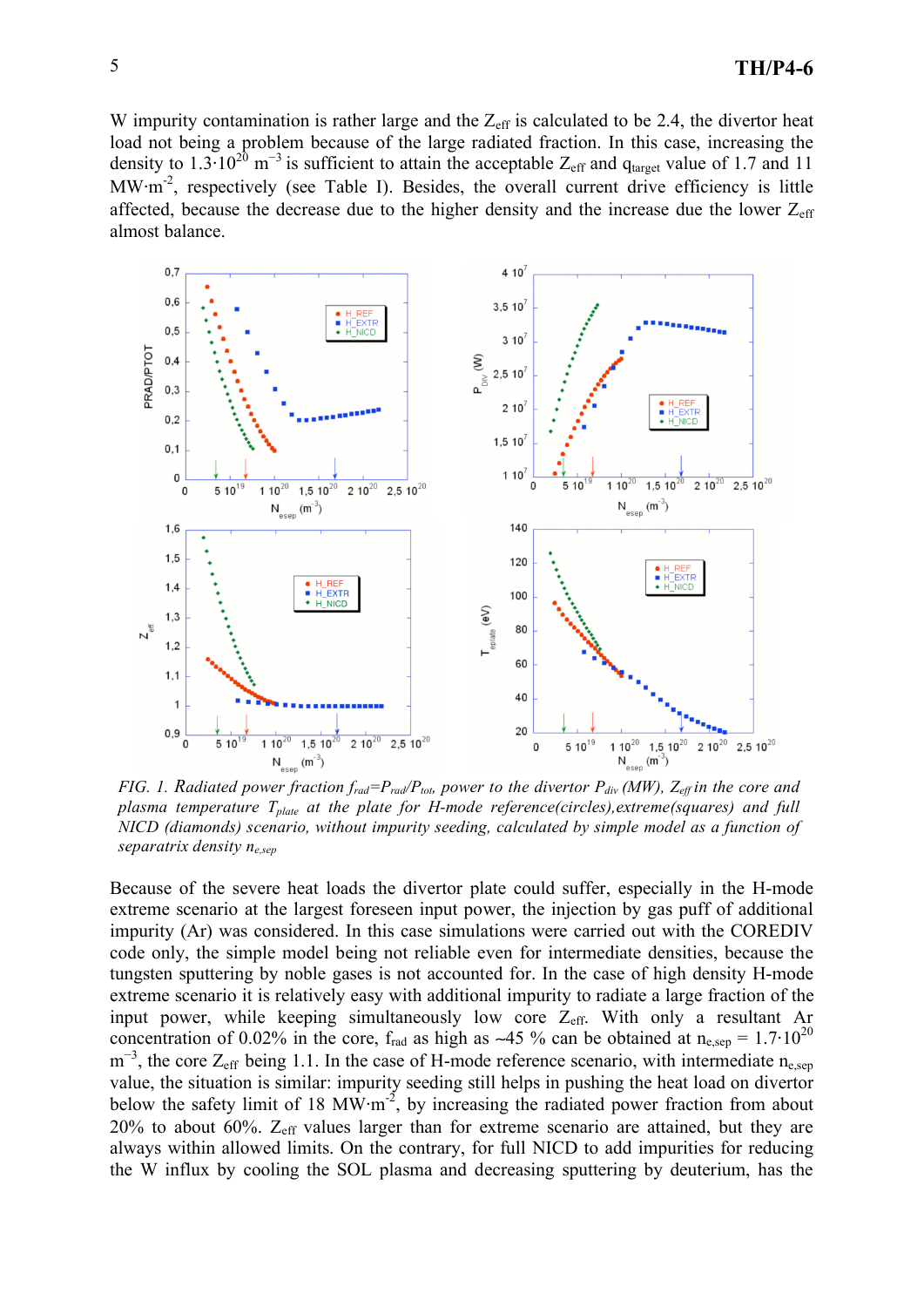opposite effect to raise it because the W sputtering yield by Ar (with a heavier mass) has a threshold temperature lower than by deuterium. The fraction of radiated power is 90%. The role of the W is always dominant respect to the extrinsic impurities such as Ar (or Ne), with much lower radiative loss rate. The divertor heat load is strongly reduced but the core  $Z_{\text{eff}}$ grows up to unacceptable values. Unlike non-seeded case, to operate at density a little higher  $(1.3 \cdot 10^{20} \text{ m}^{-3})$  is not sufficient to maintain the Z<sub>eff</sub> values within acceptable limits. Finally, simulations with COREDIV code have been made for liquid Li as divertor target material with added noble gas. The very low radiative capability of Li implies to seed an impurity in all scenarios to keep the heat load at an acceptable level. The seeded impurity properties always govern the plasma radiation. The results for the H-mode reference scenario, with Ne seeding at 0.7 % of atomic concentration, are reported in the rightmost column of Table I. In this case Ne is used instead of Ar, since the latter results in a higher  $Z_{\text{eff}}$  under the same injected quantity. Li evaporation is neglected in the calculations since it is assumed that the Li modules are actively cooled and maintained at a fixed temperature. At the intermediate density of the H-mode reference scenario the radiated power fraction is lower than with the tungsten divertor with added Ar and is in the range of 30%, corresponding to a maximum heat load of 15.5 MW·m<sup>-2</sup>. Even though this is well below the limit recently achieved [13] in several test samples (20 MW $\cdot$ m<sup>-2</sup>), the test of the liquid divertor response to such a high load is one of the objectives of the experiment. In this case the  $Z_{\text{eff}}$  value is about 1.8.

| <b>PFC</b> material                      | W                   |                   |      | $W + Ar$            |                       |                   | L-Li+Ne             |                     |
|------------------------------------------|---------------------|-------------------|------|---------------------|-----------------------|-------------------|---------------------|---------------------|
| <b>Scenario</b>                          | H-mode<br>reference | H-mode<br>extreme |      | Full<br><b>NICD</b> | H-mode<br>reference   | H-mode<br>extreme | Full<br><b>NICD</b> | H-mode<br>reference |
| $I_p$ (MA)                               | 6.5                 | 8                 |      | $\overline{2}$      | 6.5                   | 8                 | $\overline{2}$      | 6.5                 |
| $B_T(T)$                                 | 7.5                 | 8.5               |      | 3.5                 | 7.5                   | 8.5               | 3.5                 | 7.5                 |
| $\rm{m_{e} > (10^{20} m^{-3})}$          | $\overline{2}$      | 5                 | 1.0  | 1.3                 | $\overline{2}$        | 5                 | 1.0                 | $\overline{2}$      |
| $T_0$ (keV)                              | 13.0                | 9.0               |      | 7.5                 | 13.0                  | 9.0               | 7.5                 | 13.0                |
| $P_{ADD}$ (MW)                           | 30                  | 40                | 40   |                     | 30                    | 40                | 40                  | 30                  |
|                                          |                     |                   |      |                     | <b>COREDIV</b> output |                   |                     |                     |
| Ar (Ne) $(\% )$                          |                     |                   |      |                     | 0.03                  | 0.02              | 0.6                 | 0.68                |
| $n_{e,sep} (10^{20} \text{m}^{-3})$      | 0.73                | 1.67              | 0.29 | 0.40                | 0.76                  | 1.75              | 0.32                | 0.92                |
| $Z_{\text{eff}}$                         | 1.1                 | 1.0               | 2.4  | 1.7                 | 1.4                   | 1.1               | 3.6                 | 1.8                 |
| $f_{rad}$ $(\%)$                         | 19                  | 21                | 72   | 64                  | 57                    | 46                | 92                  | 31                  |
| $T_{plate} (eV)$                         | 57                  | 32                | 86   | 76                  | 17                    | 6                 | 10                  | 34                  |
| $P_{DIV}$ (MW)                           | 22.7                | 32.5              | 9.2  | 12.2                | 11.7                  | 17.8              | 2.2                 | 17.1                |
| $q_{\text{target}}$ (MWm <sup>-2</sup> ) | 20.6                | 29.5              | 8.3  | 11.1                | 10.6                  | 16.1              | 2.0                 | 15.5                |

|  | TABLE I : COREDIV RESULTS |  |
|--|---------------------------|--|
|--|---------------------------|--|

### **5. ELMs**

ELMs are one of the major "concerns" intrinsically connected with the "standard" H Mode scenario. Since the FAST reference scenarios rely on a good quality  $(H_{98}=1)$  H mode it is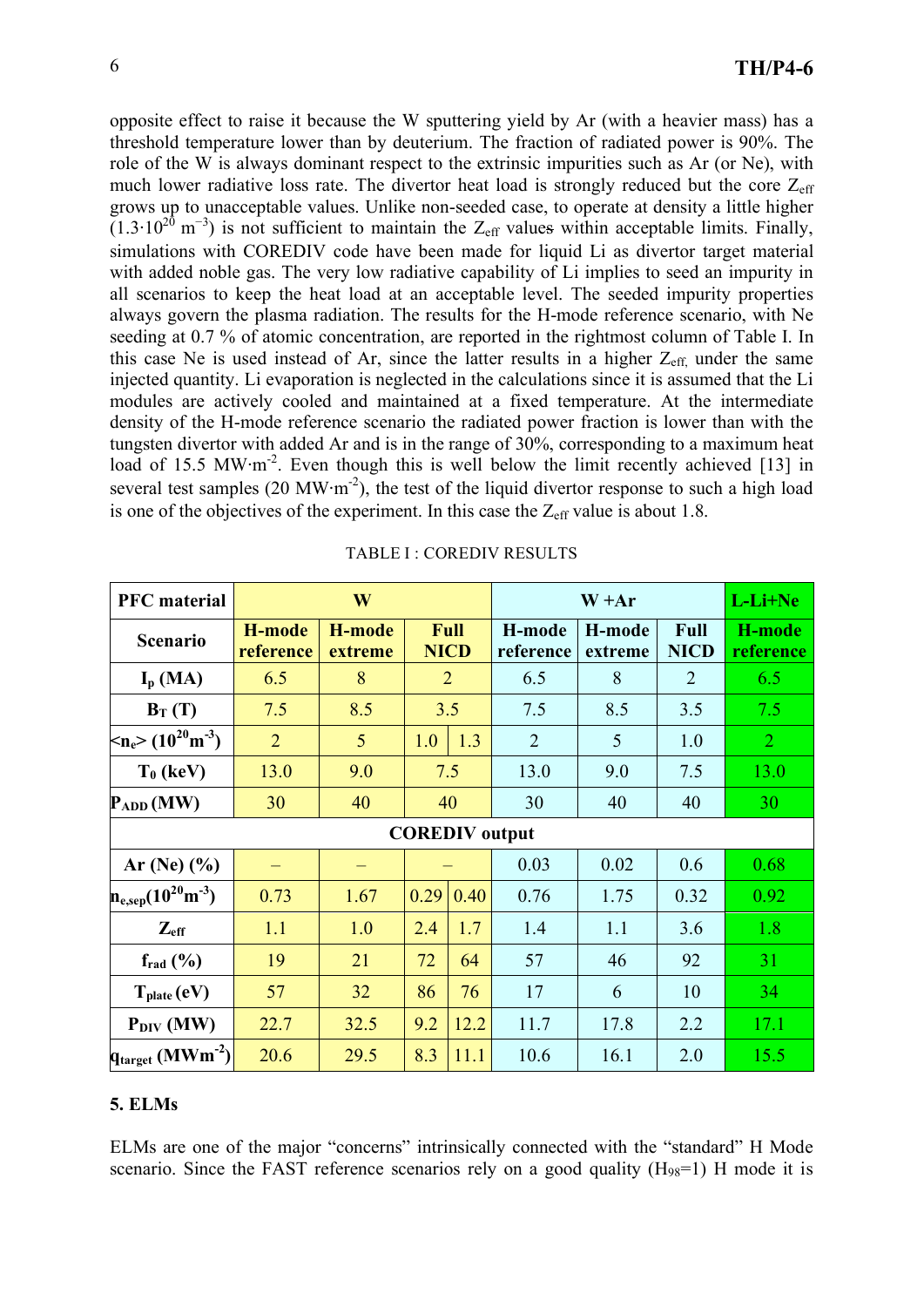natural to imagine that also on FAST there will be a noticeable ELM activity. Consequently, it is quite important to figure out what types of ELMs have to be expected, verify their compatibility with machine PFCs and optimize plasma operations to allow as much flexibility as possible to study the ELMs behaviour in reactor relevant conditions.

The estimate of the heat load on divertor by ELMs is based on the hypothesis, valid for a good H-mode with low pedestal dimensionless collisionality ( $v^*_{\text{PED,FAST}} \sim 0.1$ ), i.e. for a big ELM, that the ELM energy  $W_{ELM} \sim 0.15$  W<sub>PED</sub>, with the energy confined in the plasma pedestal  $W_{\text{PED}} \sim 0.4 W_{\text{TOT}}$  [7]. Using this assumption for the FAST H-mode reference scenario at I<sub>p</sub> = 6.5 MA, but at rather low density ( $n_e/n_{eGW} \approx 0.3$ , with  $n_{eGW}$  the Greenwald density [14]), we obtain  $W_{ELM} \approx 1.5 \text{ MJ}$  and  $f_{ELM} \approx 10 \text{ Hz}$ . Then it is to be considered that for  $W_{\text{ELM}}/W_{\text{PED}} > 0.1$  only about half of  $W_{\text{ELM}}$  reaches the divertor [15] and the ELM decay time is larger than the rise time so that the fraction of this energy mostly contributing to material damage, i.e. the one deposited in short timescales [16], is about 40% for low collisionality [17]

By assuming the same spatial deposition profile as inter-ELM and a factor 2 asymmetry in the in-out ELMs energy deposition, the energy density on the inner divertor is expected to be about 0.4 MJ·m<sup>-2</sup>, to be compared with the recommended threshold for damage  $(0.5 \text{ MJ} \cdot \text{m}^{-2})$ , adopted by ITER for avoiding too strong W erosion [18].

## **6. Conclusions**

A modelling activity of the FAST SOL/edge has been carried out. Three scenarios have been analysed: H-mode reference, H-mode extreme and full Non Inductive Current Drive scenario. First, a simple self-consistent model, 0D in the core and two points in the SOL, was used for getting the trend of the edge parameters dependence on the separatrix density, in a full W machine without impurity seeding. Then the code COREDIV, which couples self-consistently the radial 1D transport of the bulk plasma with the 2D multifluid transport model for the SOL, was applied to all the cases with strong core-edge coupling and when Ne or Ar seeding was included in the simulation to mitigate divertor heat loads. The main results from this modelling are: in the H-mode reference scenario  $(I_p = 6.5 \text{ MA}, B_T = 7.5 \text{ T},$  $m_e$  = 2.0.10<sup>20</sup> m<sup>-3</sup>, P<sub>ADD</sub> = 30 MW) impurity seeding could reveal not essential, with a beneficial effect on the core  $Z_{\text{eff}}$  ( $\sim$  1), the outer divertor heat load exceeding only marginally the design value of 18 MW $\cdot$ m<sup>-2</sup>. This question could be resolved only by the direct experiment that then would provide very precious information for the reactor plasma facing materials and for the SOL physics. However, impurity seeding could again be necessary if tales shaping were introduced and the effective divertor area were substantially reduced. This is not the case for the full NICD scenario ( $I_p = 2.0$  MA,  $B_T = 3.5$  T,  $\langle n_e \rangle = 1.0 \cdot 10^{20}$  m<sup>-3</sup>,  $P_{ADD} = 40$  MW): impurity seeding, in connection with the higher plate temperature, results in a strong production of tungsten atoms by sputtering of divertor tiles by Ne or Ar ions and in turn in a unacceptable increase of the core  $Z_{\text{eff}}$ . In this scenario, COREDIV simulations show that by slightly increasing the density, without impurity seeding, core  $Z_{\text{eff}}$  can be reduced with a negligible increase of qtarget. On the contrary, in the extreme H-mode without impurity seeding ( $I_p = 8.0$  MA,  $B_T = 8.5$  T,  $\langle n_e \rangle = 5.0 \cdot 10^{20}$ ,  $P_{ADD} = 40$  MW), the large density and the consequent low plate temperature reduce the tungsten production and therefore the radiated power, leading to huge divertor load. In this case impurity seeding has the most beneficial effect: the radiation fraction is increased and the power flowing to the divertor is decreased, the core  $Z_{\text{eff}}$  value staying always below 1.2. The energy load of a big ELM (W<sub>ELM</sub> ~1.5 MJ) on the divertor was evaluated in the case of low pedestal collisionality. A value of about  $0.4$  MJ $\cdot$ m<sup>-2</sup> was inferred from the available literature, below the presently recommended limit